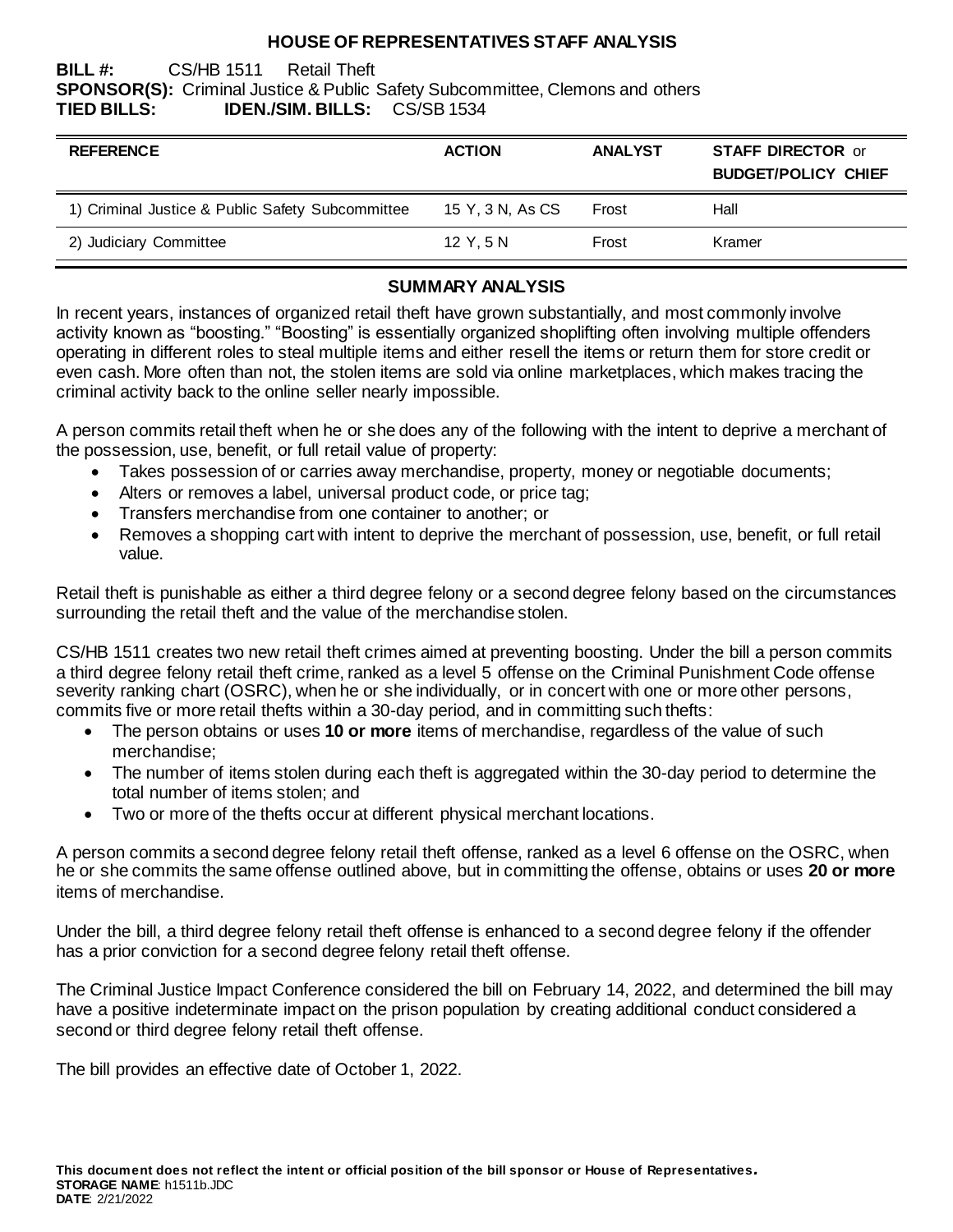#### **FULL ANALYSIS**

# **I. SUBSTANTIVE ANALYSIS**

# A. EFFECT OF PROPOSED CHANGES:

## **Background**

In recent years, instances of organized retail theft have grown substantially, and most commonly involve activity known as "boosting." "Boosting" is essentially organized shoplifting often involving multiple offenders operating in different roles to steal multiple items and either resell the items or return them for store credit or even cash. More often than not, the stolen items are sold via online marketplaces, which makes tracing the criminal activity back to the online seller nearly impossible.<sup>1</sup>

## Theft

l

A person commits theft if he or she knowingly obtains or uses, or endeavors to obtain or use, the property of another with intent to, either temporarily or permanently:

- Deprive the other person of a right to the property or a benefit from the property; or
- Appropriate the property to his or her own use or to the use of any person not entitled to use the property.

Section 812.014, F.S., defines theft offenses and generally categorizes the offense level based on the value of the property stolen. Whether a theft is a misdemeanor or a felony may also depend on the offender's prior history of theft convictions or the type of property stolen. The offense levels for theft crimes based on property value thresholds and general property types are classified as follows:

|                                                                                                                                                                                                                                       | <b>Property Value/Type</b>                                                                                                                                        | <b>Offense Level</b>        |
|---------------------------------------------------------------------------------------------------------------------------------------------------------------------------------------------------------------------------------------|-------------------------------------------------------------------------------------------------------------------------------------------------------------------|-----------------------------|
|                                                                                                                                                                                                                                       | $\geq$ \$100,000 or a semitrailer deployed by law<br>enforcement officer; property stolen while causing<br>other property damage; or cargo valued $\geq$ \$50,000 | <b>First Degree Felony</b>  |
| $\geq$ \$20,000, but < \$100,000<br>Grand<br>Theft<br>authorized emergency vehicle<br>a firearm or motor vehicle)<br>$\geq$ \$5,000, but < \$10,000<br>$\geq$ \$750, but < \$5,000<br>unenclosed curtilage <sup>2</sup> of a dwelling | or cargo valued $<$ \$50,000; emergency medical<br>equipment; or law enforcement equipment from                                                                   | <b>Second Degree Felony</b> |
|                                                                                                                                                                                                                                       | $\geq$ \$10,000, but < \$20,000 or specified items (such as                                                                                                       | <b>Third Degree Felony</b>  |
|                                                                                                                                                                                                                                       |                                                                                                                                                                   | <b>Third Degree Felony</b>  |
|                                                                                                                                                                                                                                       |                                                                                                                                                                   | <b>Third Degree Felony</b>  |
|                                                                                                                                                                                                                                       | $\geq$ \$100, but < \$750 if taken from a dwelling or                                                                                                             | <b>Third Degree Felony</b>  |
| Petit<br>Theft                                                                                                                                                                                                                        | $\geq$ \$100, but < \$750                                                                                                                                         | First Degree Misdemeanor    |
|                                                                                                                                                                                                                                       | $<$ \$100                                                                                                                                                         | Second Degree Misdemeanor   |

Additionally, the penalty for a petit theft offense is increased if a person has one or more prior theft convictions, as follows: petit theft committed by a person with a previous theft conviction is a first

<sup>1</sup> *See* Storm Suitter, *Organized Retail Crime Methods and How to Prevent Them* , LiveView Technologies (Sep. 28, 2021), <https://www.lvt.com/company/about-us> (last visited Feb 21, 2022); Chris Trlica, *Organized Retail Crime Methods: The Booster-Fence Ecosystem*, Loss Prevention Magazine (Mar. 28, 2019)[, https://losspreventionmedia.com/organized-retail-crime-methods-booster](https://losspreventionmedia.com/organized-retail-crime-methods-booster-fence-ecosystem/)[fence-ecosystem/](https://losspreventionmedia.com/organized-retail-crime-methods-booster-fence-ecosystem/)(last visited Feb. 21, 2022).

**STORAGE NAME**: h1511b.JDC **PAGE: 2 DATE**: 2/21/2022 2 "Unenclosed curtilage of a dwelling" means the unenclosed land or grounds, or any outbuildings, directly and intimately adjacent to and connected with the dwelling and necessary, convenient, and habitually used in connection with that dwelling. S. 810.09(1)(b), F.S.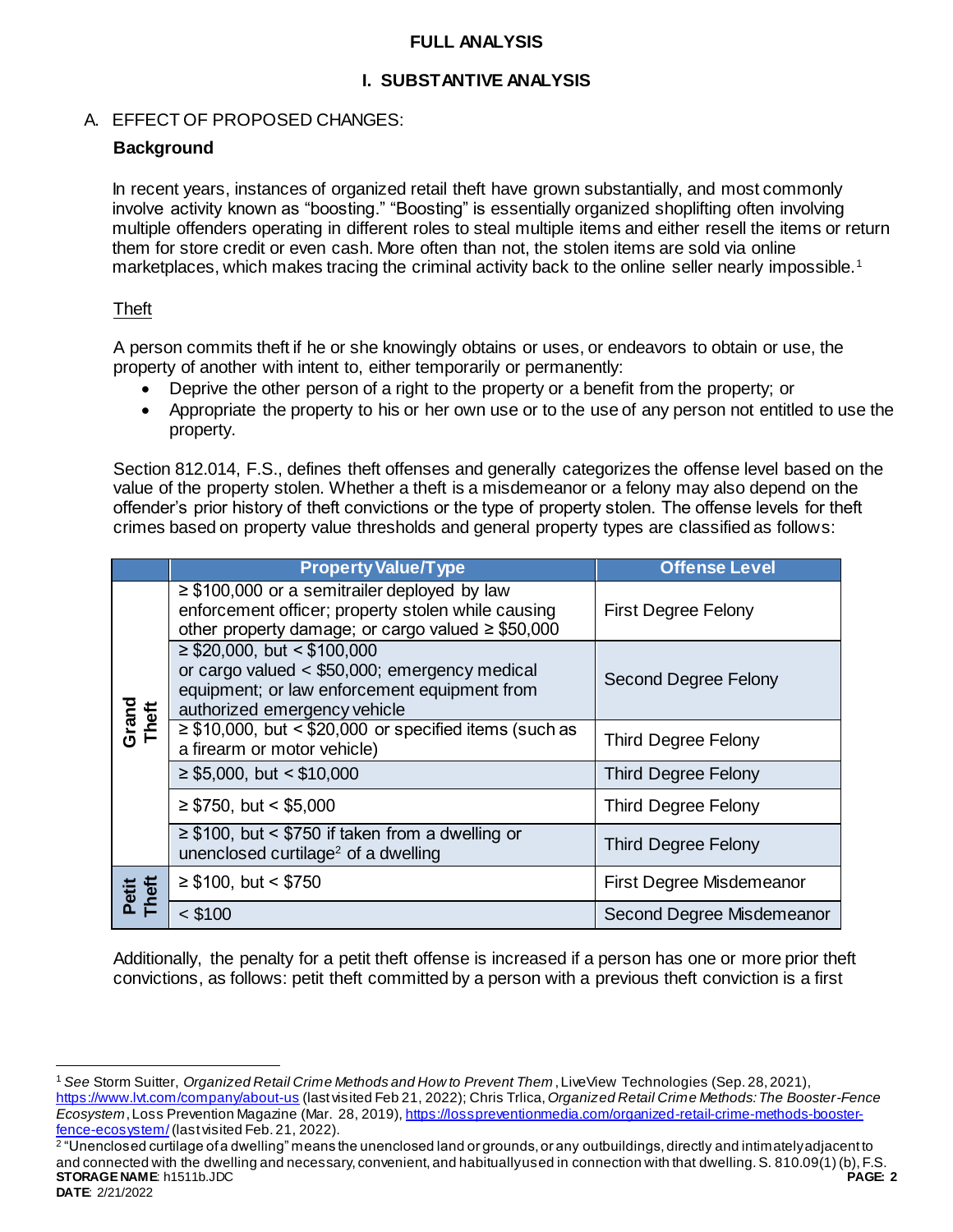degree misdemeanor; <sup>3</sup> and petit theft committed by a person with two or more previous theft convictions is a third degree felony.<sup>4</sup>

# Retail Theft

A person commits retail theft when he or she does any of the following with the intent to deprive a merchant of the possession, use, benefit, or full retail value of property:

- Takes possession of, or carries away, merchandise, property, money or negotiable documents;
- Alters or removes a label, universal product code, or price tag;
- Transfers merchandise from one container to another; or
- Removes a shopping cart, with intent to deprive the merchant of possession, use, benefit, or full retail value.<sup>5</sup>

Retail theft is a third degree felony if the property stolen is valued at \$750 or more and the offender:

- Individually commits retail theft, or with one or more other persons, coordinates the activities of one or more individuals in committing the offense, which may occur through multiple acts of retail theft, in which the amount of each individual theft is aggregated within a 30-day period to determine the value of the property stolen;
- Conspires with another person to commit retail theft with the intent to sell the stolen property for monetary or other gain, and subsequently takes or causes the stolen property to be placed in the control of another person in exchange for consideration, in which the stolen property taken or placed within a 30-day period is aggregated to determine the value of the stolen property;
- Individually, or in concert with one or more other persons, commits theft from more than one location within a 30-day period, in which the amount of each individual theft is aggregated to determine the value of the property stolen;
- Acts in concert with one or more other individuals within one or more establishments to distract the merchant, merchant's employee, or law enforcement officer in order to carry out the offense, or acts in other ways to coordinate efforts to carry out the offense; or
- Commits the offense through the purchase of merchandise in a package or box that contains merchandise other than, or in addition to, the merchandise purported to be contained in the package or box.<sup>6</sup>

Retail theft is a second degree felony if the offender:

- Commits a second or subsequent third degree felony retail theft offense;
- Individually, or in concert with one or more other persons, coordinates the activities of one or more persons in committing retail theft in which the amount of each individual theft within a 30– day period is aggregated to determine the value of the stolen property and such value is in excess of \$3,000; or
- Conspires with another person to commit retail theft with the intent to sell the stolen property for monetary or other gain, and the offender subsequently takes or causes such property to be placed in the control of another person in exchange for consideration, in which the stolen property taken or placed within a 30–day period is aggregated to have a value in excess of \$3,000.<sup>7</sup>

If a person commits retail theft in more than one judicial circuit within a 30–day period, the value of the stolen property resulting from the thefts in each judicial circuit may be aggregated, and the person must be prosecuted by the Office of the Statewide Prosecutor in accordance with s. 16.56, F.S.

According to the Florida Attorney General's office (AG), many obstacles prevent "boosting" thefts from being prosecuted under existing retail theft laws, which generally require proof of the value of the stolen merchandise. Among other issues, the AG specifically indicates problems with proving value when the

**STORAGE NAME**: h1511b.JDC **PAGE: 3 DATE**: 2/21/2022

l  $3$  S. 812.014(3)(b), F.S.  $4$  S. 812.014(3)(c), F.S. <sup>5</sup> S. 812.015(1)(d), F.S. <sup>6</sup> S. 812.015(8), F.S. <sup>7</sup> S. 812.015(9), F.S.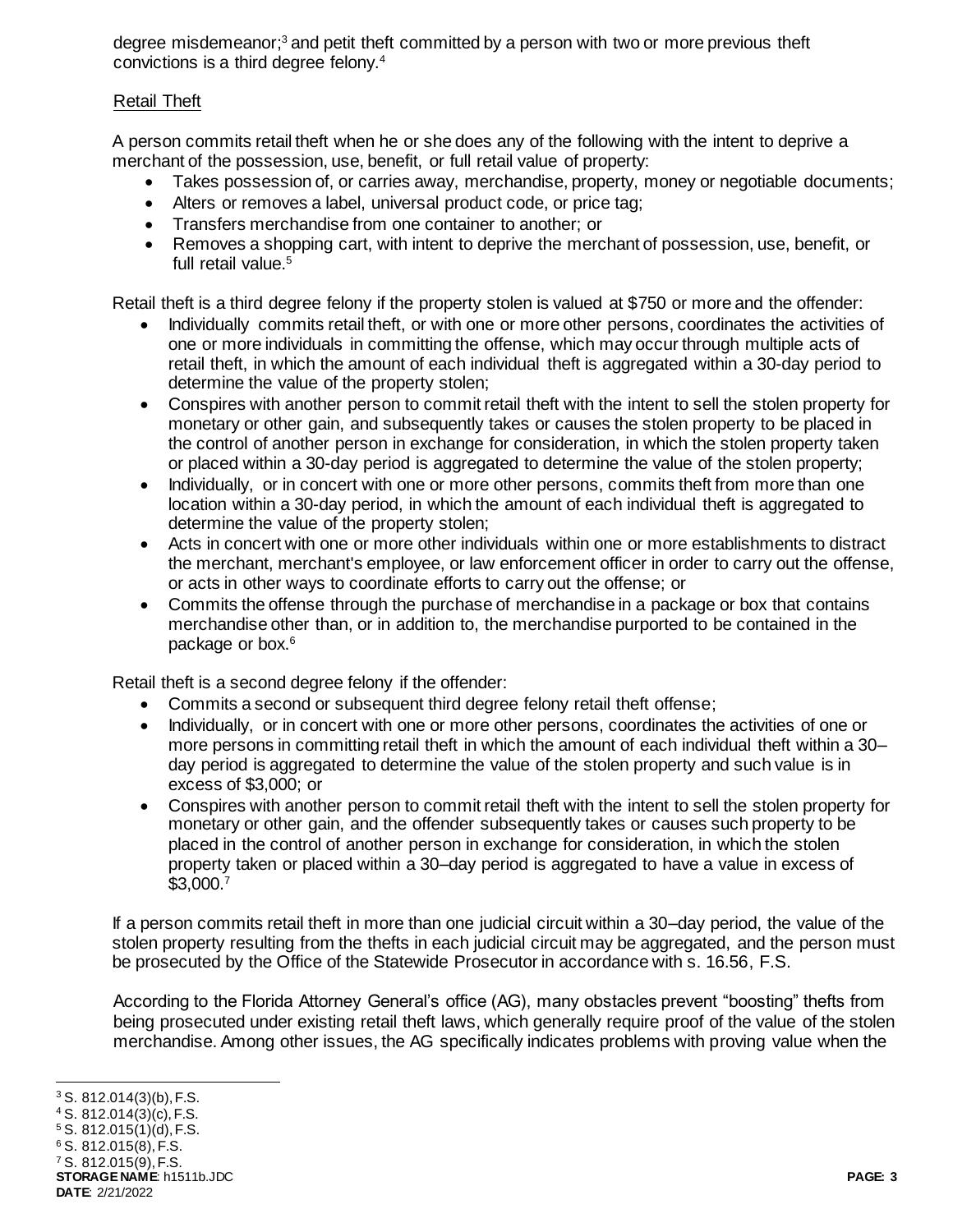stolen items are no longer in the store or in the offender's possession, and timely obtaining clear surveillance camera footage showing the exact items stolen so that value can be proven.<sup>8, 9</sup>

## Criminal Punishment Code

Felony offenses which are subject to the Criminal Punishment Code<sup>10</sup> are listed in a single offense severity ranking chart (OSRC),<sup>11</sup> which uses 10 offense levels to rank felonies from least severe to most severe. Each felony offense listed in the OSRC is assigned a level according to the severity of the offense.<sup>12</sup>, <sup>13</sup> A person's primary offense, any other current offenses, and prior convictions are scored using the points designated for the offense severity level of each current offense.<sup>14, 15</sup> The final score calculation, following the scoresheet formula, determines the lowest permissible sentence that a trial court may impose, absent a valid reason for departure.<sup>16</sup>

# **Effect of Proposed Changes**

CS/HB 1511 creates two new retail theft offenses aimed at preventing boosting. Under the bill, a person commits a third degree felony retail theft offense, ranked as a level 5 offense on the OSRC, when he or she individually, or in concert with one or more other persons, commits five or more retail thefts within a 30-day period, and in committing such thefts:

- The person obtains or uses **10 or more** items of merchandise, regardless of the value of such merchandise;
- The number of items stolen during each theft is aggregated within the 30-day period to determine the total number of items stolen; and
- Two or more of the thefts occur at different physical merchant locations.

A person commits a second degree felony retail theft offense, ranked as a level 6 offense on the OSRC, when he or she commits the same offense outlined above, but in committing the offense, obtains or uses **20 or more** items of merchandise.

Under the bill, a third degree felony retail theft offense is enhanced to a second degree felony if the offender has a prior conviction for a second degree felony retail theft offense. Current law only enhances a second or subsequent third degree felony retail theft offense.

The bill provides an effective date of October 1, 2022.

- B. SECTION DIRECTORY:
	- **Section 1:** Amends s. 812.015, F.S., relating to retail and farm theft; transit fare evasion; mandatory fine; alternative punishment; detention and arrest; exemption from liability for false arrest; resisting arrest; penalties.

 $\overline{a}$ 8 Email from Elizabeth Guzzo, Legislative Affairs Director, Office of the Attorney General, Re: HB 1511 (Jan. 18, 2022).

<sup>&</sup>lt;sup>9</sup> In response to the growing issue of organized retail theft and "boosting," Attorney General Ashley Moody announced the creation of the Florida Organized Retail Crime Exchange (FORCE) on December 2, 2021, which consists of a task force and an interactive statewide database, designed to spot trends, identify suspects and take down massive organized retail theft rings. Pat Raia, *Database aims to thwart retail theft rings before they organize here*, Hernando Sun (Dec. 5, 2021),

<https://www.hernandosun.com/2021/12/05/database-aims-to-thwart-retail-theft-rings-before-they-organize-here/>(last visited on Feb. 21, 2022).

 $10$  All felony offenses, with the exception of capital felonies, committed on or after October 1, 1998, are subject to the Criminal Punishment Code.

<sup>11</sup> S. 921.0022, F.S.

 $12$  S. 921.0022(2) and (3)(e), F.S.

 $13$  Felony offenses that are not listed in the OSRC default to statutorily assigned levels, as follows: an unlisted third degree felony defaults to a level 1; an unlisted second degree felony defaults to a level 4; an unlisted first degree felony defaults to a level 7; an unlisted first degree felony punishable by life defaults to a level 9; and an unlisted life felony defaults to a level 10. S. 921.0023, F.S. <sup>14</sup> Ss. 921.0022 and 921.0024, F.S.

<sup>&</sup>lt;sup>15</sup> A person may also accumulate points for factors such as victim injury points, community sanction violation points, and certain sentencing multipliers.S. 921.0024(2), F.S.

**STORAGE NAME**: h1511b.JDC **PAGE: 4** <sup>16</sup> If a person scores more than 44 points, the lowest permissible sentence is a specified term of months in state prison, determined by a formula. If a person scores 44 points or fewer, the court may impose a nonprison sanction, such as a county jail sentence, probation, or community control. *Id*.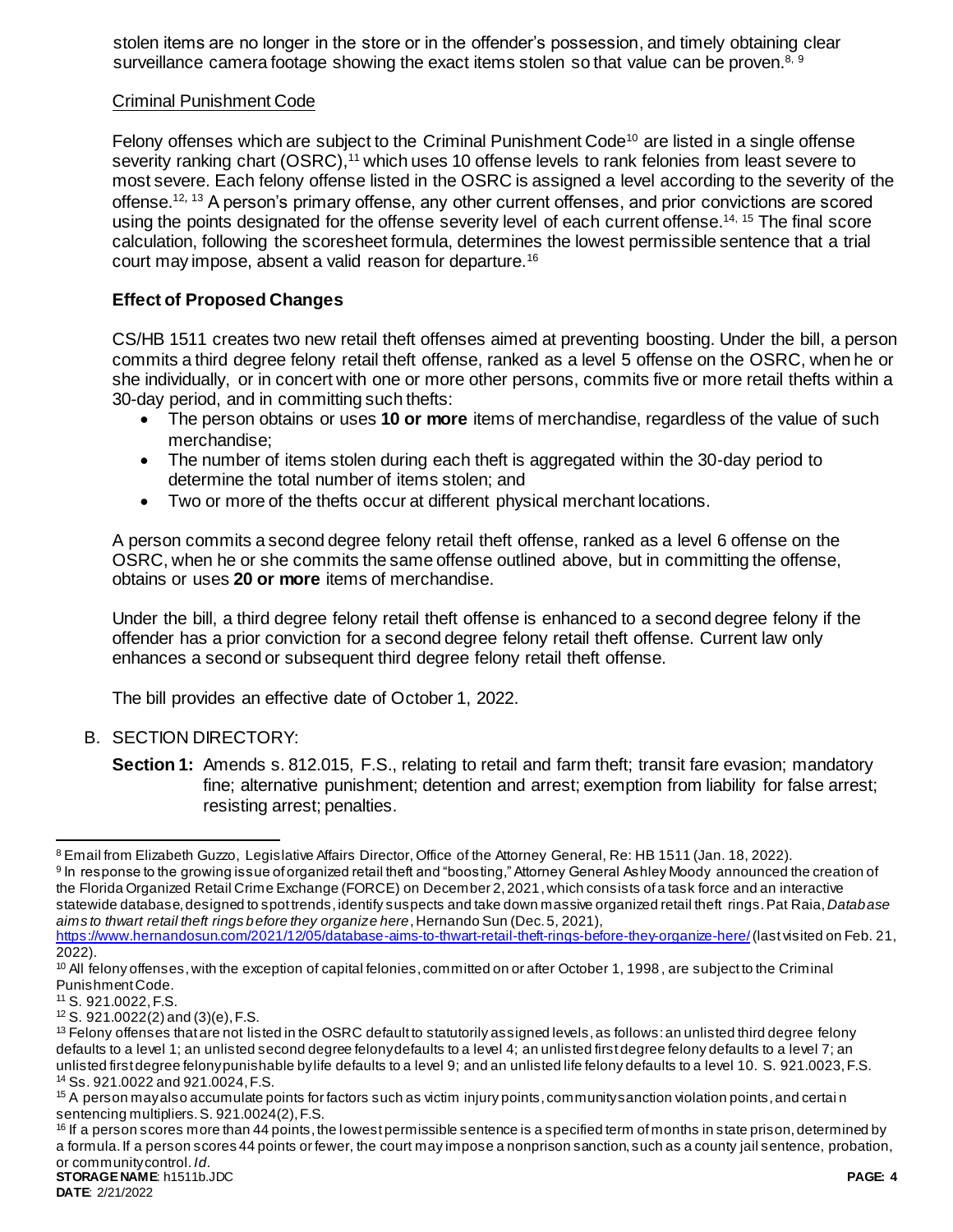**Section 2:** Amends s. 921.0022, F.S., relating to Criminal Punishment Code; offense severity ranking chart.

**Section 3:** Provides an effective date of October 1, 2022.

# **II. FISCAL ANALYSIS & ECONOMIC IMPACT STATEMENT**

# A. FISCAL IMPACT ON STATE GOVERNMENT:

1. Revenues:

None.

2. Expenditures:

The Criminal Justice Impact Conference considered the bill on February 14, 2022, and determined the bill may have a positive indeterminate impact on the prison population by creating additional conduct considered a second or third degree felony retail theft offense.<sup>17</sup>

In recent years, the Florida Department of Corrections (DOC) admitted the following number of inmates for retail theft offenses, as they are currently defined: 40 inmates in fiscal year 2018-19; 23 inmates in fiscal year 2019-20; and 22 inmates in fiscal year 2020-21. However, it is not known how many of those offenders committed an offense which would be covered by the conduct prohibited under the bill, nor is it known how many additional offenders will commit an offense under the bill.<sup>18</sup>

- B. FISCAL IMPACT ON LOCAL GOVERNMENTS:
	- 1. Revenues:

None.

2. Expenditures:

None.

# C. DIRECT ECONOMIC IMPACT ON PRIVATE SECTOR:

To the extent the new retail theft offenses created under the bill reduce retail theft, especially large retail theft operations, the bill may reduce loss of inventory to retailers.

D. FISCAL COMMENTS:

None.

# **III. COMMENTS**

- A. CONSTITUTIONAL ISSUES:
	- 1. Applicability of Municipality/County Mandates Provision: Not applicable. The bill does not appear to affect county or municipal governments.
	- 2. Other:

None.

B. RULE-MAKING AUTHORITY:

Not applicable.

**STORAGE NAME**: h1511b.JDC **PAGE: 5 DATE**: 2/21/2022

 $\overline{a}$ <sup>17</sup> Criminal Justice Impact Conference, HB 1511 – Retail Theft. <sup>18</sup> *Id*.